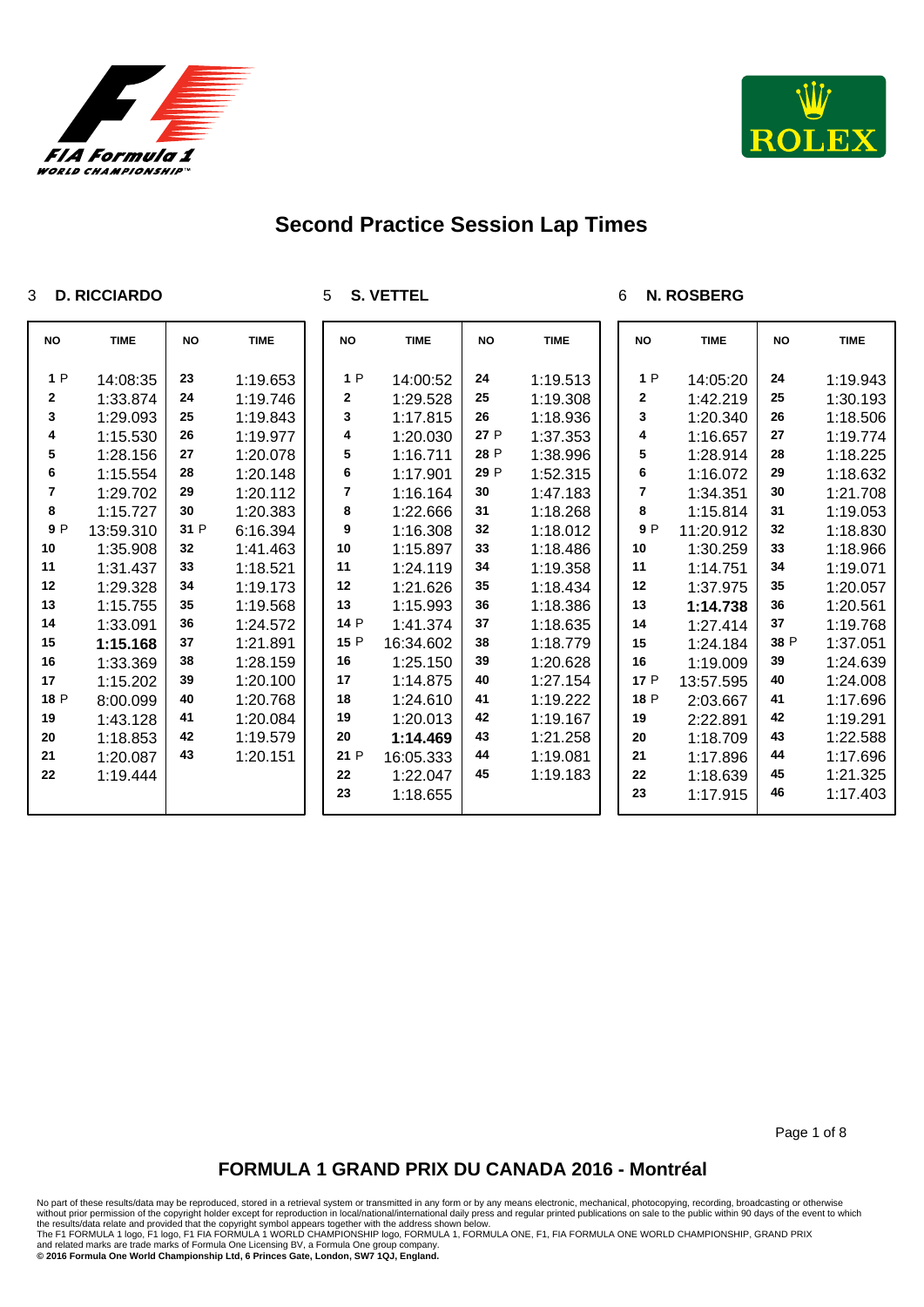



### **K. RAIKKONEN**

**R. GROSJEAN**

#### **M. ERICSSON**

| <b>NO</b>  | <b>TIME</b> | <b>NO</b> | <b>TIME</b> | <b>NO</b> | <b>TIME</b> | <b>NO</b> | <b>TIME</b> | <b>NO</b> | <b>TIME</b> | <b>NO</b> | <b>TIME</b> |
|------------|-------------|-----------|-------------|-----------|-------------|-----------|-------------|-----------|-------------|-----------|-------------|
| 1P         | 14:00:20    | 23        | 1:19.438    | 1P        | 14:05:30    | 19        | 1:20.010    | 1P        | 14:01:32    | 27        | 1:22.384    |
| 2P         | 1:42.696    | 24        | 1:18.929    | 2         | 1:42.517    | 20        | 1:19.990    | 2         | 1:32.332    | 28        | 1:22.729    |
| 3          | 1:52.992    | 25        | 1:18.461    | 3         | 1:23.362    | 21        | 1:20.397    | 3         | 1:23.657    | 29        | 1:21.827    |
| 4          | 1:19.947    | 26 P      | 12:11.476   | 4         | 1:17.576    | 22        | 1:24.656    | 4         | 1:36.347    | 30        | 1:22.149    |
| 5          | 1:19.127    | 27        | 1:25.023    | 5         | 1:24.273    | 23        | 1:23.713    | 5         | 1:17.693    | 31        | 1:21.938    |
| 6          | 1:18.622    | 28        | 1:23.262    | 6         | 1:17.577    | 24        | 1:20.788    | 6         | 1:28.082    | 32        | 1:22.150    |
| 7          | 1:18.554    | 29        | 1:15.344    | 7 P       | 15:43.637   | 25        | 1:21.944    | 7         | 1:17.465    | 33        | 1:22.902    |
| 8          | 1:20.365    | 30        | 1:26.077    | 8         | 1:29.826    | 26        | 1:21.037    | 8         | 1:34.996    | 34        | 1:25.881    |
| 9          | 1:18.817    | 31        | 1:15.234    | 9         | 1:16.354    | 27        | 1:20.600    | 9         | 1:17.843    | 35 P      | 1:42.162    |
| $10\,$     | 1:22.551    | 32        | 1:30.439    | 10        | 1:27.398    | 28        | 1:20.694    | 10 P      | 2:00.148    | 36        | 1:24.997    |
| 11         | 1:18.165    | 33        | 1:22.185    | 11        | 1:16.093    | 29        | 1:20.462    | 11 P      | 9:07.438    | $37\,$    | 1:19.983    |
| 12         | 1:18.783    | 34 P      | 21:12.311   | 12        | 1:28.487    | 30        | 1:20.560    | 12        | 1:26.654    | 38        | 1:19.836    |
| 13         | 1:18.579    | 35 P      | 1:35.534    | 13 P      | 25:44.563   | 31        | 1:20.620    | 13        | 1:16.902    | 39        | 1:20.422    |
| 14         | 1:18.732    | 36        | 1:55.335    | 14        | 1:33.875    | 32        | 1:21.546    | 14        | 1:33.292    | 40        | 1:20.395    |
| 15         | 1:18.635    | 37        | 1:26.606    | 15        | 1:19.258    | 33        | 1:21.239    | 15        | 1:17.855    | 41        | 1:22.627    |
| $16\,$     | 1:18.853    | 38        | 1:17.997    | 16        | 1:19.038    | 34        | 1:26.083    | 16        | 1:43.976    | 42        | 1:21.474    |
| $17\,$     | 1:18.640    | 39        | 1:18.280    | 17        | 1:19.105    | 35        | 1:21.439    | 17        | 1:18.464    | 43        | 1:23.621    |
| 18         | 1:19.271    | 40        | 1:18.918    | 18        | 1:20.396    |           |             | 18 P      | 1:53.765    | 44        | 1:22.377    |
| 19         | 1:20.907    | 41        | 1:18.478    |           |             |           |             | 19 P      | 11:15.062   | 45        | 1:28.701    |
| ${\bf 20}$ | 1:18.445    | 42        | 1:19.206    |           |             |           |             | 20        | 1:40.206    | 46        | 1:23.893    |
| 21         | 1:18.275    | 43        | 1:18.972    |           |             |           |             | 21        | 1:21.188    | 47        | 1:23.942    |
| 22         | 1:17.955    |           |             |           |             |           |             | 22        | 1:21.119    | 48        | 1:22.160    |
|            |             |           |             |           |             |           |             | 23        | 1:21.631    | 49        | 1:21.276    |
|            |             |           |             |           |             |           |             | 24        | 1:23.202    | 50        | 1:20.595    |
|            |             |           |             |           |             |           |             | 25        | 1:22.328    | 51        | 1:20.727    |
|            |             |           |             |           |             |           |             | 26        | 1:23.108    |           |             |

Page 2 of 8

## **FORMULA 1 GRAND PRIX DU CANADA 2016 - Montréal**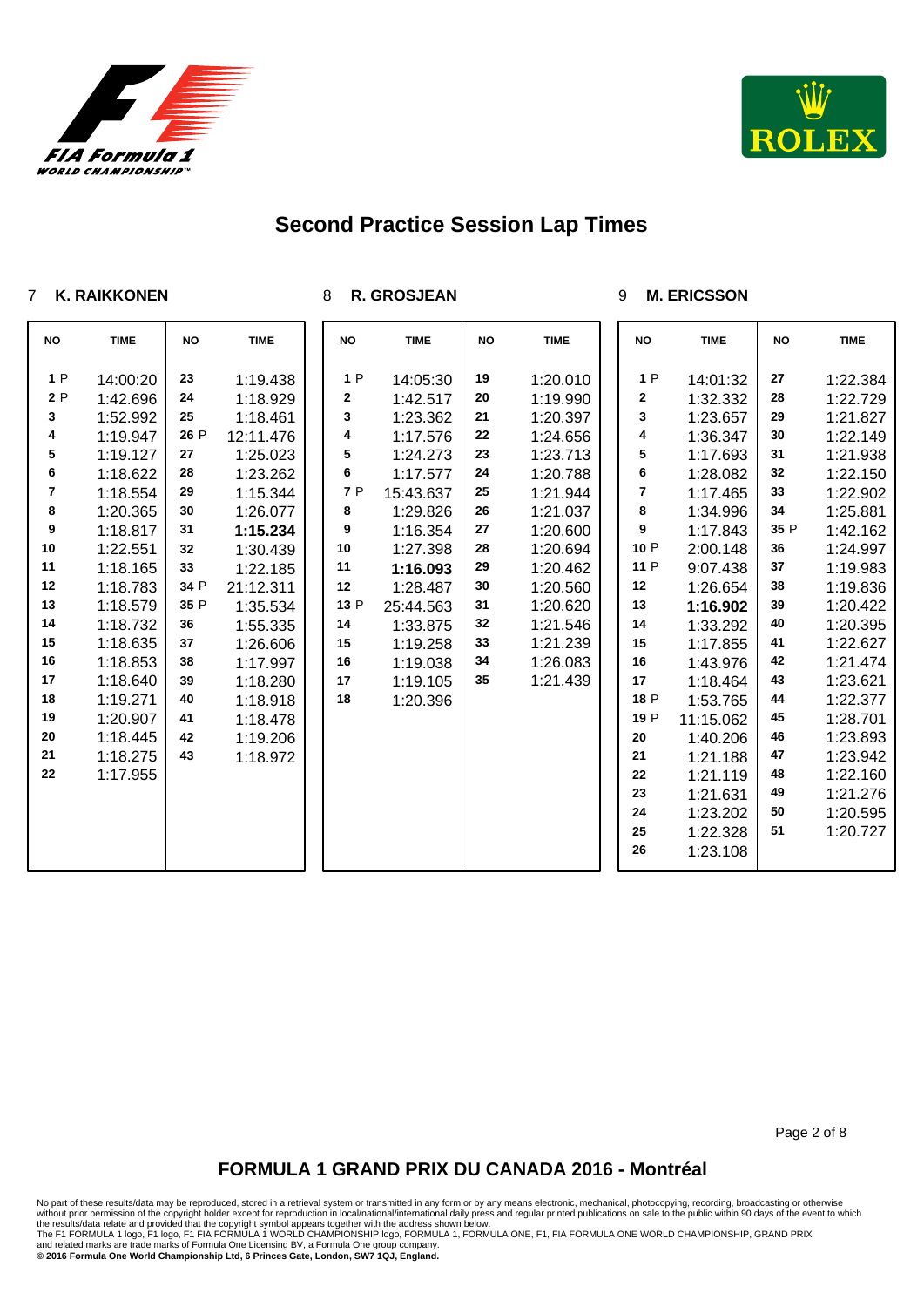



### **S. PEREZ**

**F. NASR**

### **F. ALONSO**

| <b>NO</b>    | <b>TIME</b> | <b>NO</b> | <b>TIME</b> | <b>NO</b>      | <b>TIME</b> | <b>NO</b> | <b>TIME</b> | <b>NO</b> | <b>TIME</b> | <b>NO</b> | <b>TIME</b> |
|--------------|-------------|-----------|-------------|----------------|-------------|-----------|-------------|-----------|-------------|-----------|-------------|
| 1P           | 14:03:57    | 25        | 1:20.809    | 1P             | 14:00:20    | 21        | 1:22.104    | 1P        | 14:05:26    | 21        | 1:20.060    |
| $\mathbf{2}$ | 1:29.151    | 26        | 1:21.666    | $\mathbf 2$    | 1:36.371    | 22        | 1:25.749    | 2         | 1:41.525    | 22        | 1:19.374    |
| 3            | 1:16.203    | 27        | 1:20.890    | 3              | 1:25.636    | 23        | 1:22.798    | 3         | 1:23.851    | 23        | 1:20.138    |
| 4            | 1:29.525    | 28        | 1:20.643    | 4              | 1:18.295    | 24        | 1:21.866    | 4         | 1:17.050    | 24        | 1:19.931    |
| 5            | 1:16.065    | 29        | 1:21.579    | 5              | 1:30.151    | 25        | 1:21.842    | 5         | 1:25.046    | 25        | 1:21.571    |
| 6 P          | 1:40.218    | 30        | 1:19.942    | 6              | 1:26.390    | 26        | 1:21.968    | 6         | 1:16.132    | 26        | 1:22.629    |
| 7 P          | 12:45.452   | 31 P      | 1:35.755    | $\overline{7}$ | 1:17.914    | 27 P      | 1:40.507    | 7         | 1:24.339    | 27        | 1:21.484    |
| 8            | 1:25.366    | 32        | 1:21.493    | 8 P            | 24:59.614   | 28        | 1:24.369    | 8         | 1:15.945    | 28        | 1:21.349    |
| 9            | 1:23.526    | 33        | 1:18.516    | 9              | 1:29.620    | 29        | 1:20.021    | 9 P       | 16:30.424   | 29        | 1:20.444    |
| 10           | 1:15.666    | 34        | 1:18.619    | 10             | 1:16.582    | 30        | 1:20.983    | 10        | 1:26.117    | 30        | 1:20.441    |
| 11           | 1:29.985    | 35        | 1:18.558    | 11             | 1:28.354    | 31        | 1:20.589    | 11 P      | 5:59.174    | 31        | 1:20.338    |
| 12           | 1:15.493    | 36        | 1:19.120    | 12             | 1:17.370    | 32        | 1:22.142    | 12        | 1:30.933    | 32 P      | 1:37.847    |
| 13           | 1:27.630    | 37        | 1:19.337    | 13             | 1:34.584    | 33        | 1:21.607    | 13        | 1:15.450    | 33        | 1:25.170    |
| 14 P         | 14:04.888   | 38        | 1:19.801    | 14             | 1:18.131    | 34        | 1:21.211    | 14        | 1:27.977    | 34        | 1:20.946    |
| 15           | 1:42.933    | 39        | 1:21.712    | 15 P           | 12:41.614   | 35        | 1:24.349    | 15        | 1:20.250    | 35        | 1:19.046    |
| 16           | 1:19.069    | 40 P      | 1:31.813    | 16             | 1:37.744    | 36        | 1:21.494    | 16        | 1:15.668    | 36        | 1:19.415    |
| 17           | 1:19.623    | 41        | 1:22.723    | 17             | 1:20.349    | 37        | 1:26.335    | 17 P      | 12:54.169   | 37        | 1:19.011    |
| 18           | 1:19.477    | 42        | 1:19.637    | 18             | 1:21.316    | 38        | 1:25.483    | 18 P      | 1:53.027    | 38        | 1:18.493    |
| 19           | 1:19.272    | 43        | 1:19.943    | 19             | 1:29.048    | 39        | 1:28.238    | 19        | 1:42.910    | 39        | 1:19.095    |
| 20           | 1:19.502    | 44        | 1:19.917    | 20             | 1:21.189    | 40        | 1:21.679    | 20        | 1:20.576    | 40        | 1:18.740    |
| 21           | 1:20.021    | 45        | 1:19.149    |                |             |           |             |           |             |           |             |
| 22           | 1:20.781    | 46        | 1:19.053    |                |             |           |             |           |             |           |             |
| 23           | 1:21.200    | 47        | 1:20.411    |                |             |           |             |           |             |           |             |
| 24           | 1:21.360    |           |             |                |             |           |             |           |             |           |             |

Page 3 of 8

## **FORMULA 1 GRAND PRIX DU CANADA 2016 - Montréal**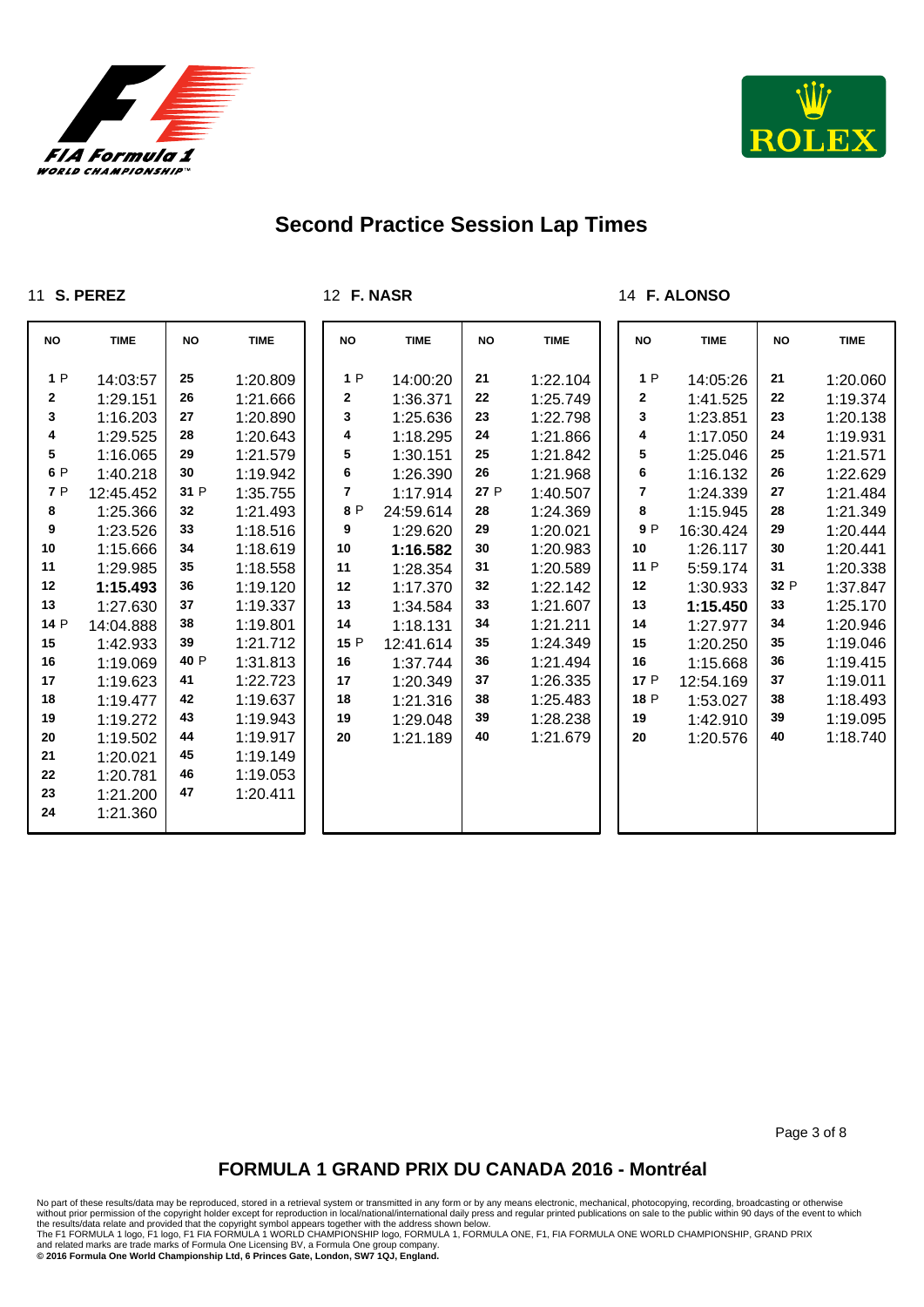



#### **F. MASSA**

**K. MAGNUSSEN**

### **E. GUTIERREZ**

| <b>NO</b>    | <b>TIME</b> | <b>NO</b> | <b>TIME</b> | <b>NO</b> | <b>TIME</b> | <b>NO</b> | <b>TIME</b> | <b>NO</b> | <b>TIME</b> | <b>NO</b> | <b>TIME</b> |
|--------------|-------------|-----------|-------------|-----------|-------------|-----------|-------------|-----------|-------------|-----------|-------------|
| 1P           | 14:01:39    | 23        | 1:19.904    | 1P        | 14:02:37    | 21        | 1:21.899    | 1P        | 14:05:44    | 17 P      | 16:33.427   |
| $\mathbf{2}$ | 1:30.926    | 24 P      | 1:35.488    | 2         | 1:32.015    | 22        | 1:20.162    | 2         | 1:56.514    | 18        | 1:35.998    |
| 3            | 1:18.448    | 25        | 1:21.538    | 3         | 1:18.939    | 23 P      | 2:07.953    | 3         | 1:17.742    | 19        | 1:19.616    |
| 4            | 1:17.977    | 26        | 1:18.588    | 4         | 1:18.547    | 24        | 1:25.793    | 4         | 1:17.941    | 20        | 1:19.871    |
| 5            | 1:17.273    | 27        | 1:18.559    | 5         | 1:17.758    | 25        | 1:20.535    | 5         | 1:33.887    | 21        | 1:19.475    |
| 6            | 1:24.393    | 28        | 1:22.946    | 6         | 1:22.327    | 26        | 1:19.902    | 6         | 1:17.543    | 22        | 1:19.379    |
| 7            | 1:16.926    | 29        | 1:19.392    | 7         | 1:22.337    | 27        | 1:20.009    | 7         | 1:17.167    | 23        | 1:19.182    |
| 8 P          | 9:35.104    | 30        | 1:18.596    | 8         | 1:17.891    | 28        | 1:19.922    | 8 P       | 14:24.711   | 24        | 1:19.243    |
| 9            | 1:25.929    | 31        | 1:25.201    | 9         | 1:17.965    | 29        | 1:20.887    | 9         | 1:33.738    | 25        | 1:20.721    |
| 10           | 1:15.703    | 32        | 1:18.645    | 10        | 1:23.672    | 30        | 1:20.348    | 10        | 1:22.510    | 26        | 1:20.373    |
| 11           | 1:26.980    | 33        | 1:18.606    | 11        | 1:17.348    | 31        | 1:20.633    | 11        | 1:16.805    | 27        | 1:20.006    |
| 12           | 1:15.513    | 34        | 1:19.062    | 12 P      | 30:03.957   | 32        | 1:20.949    | 12        | 1:27.915    | 28        | 1:19.389    |
| 13 P         | 23:03.724   | 35        | 1:18.798    | 13        | 1:31.324    | 33        | 1:21.034    | 13        | 1:16.591    | 29 P      | 15:15.058   |
| 14 P         | 1:50.385    | 36        | 1:21.068    | 14        | 1:16.255    | 34        | 1:22.883    | 14        | 1:26.527    | 30        | 1:23.819    |
| 15           | 1:37.859    | 37        | 1:19.204    | 15        | 1:29.157    | 35        | 1:21.098    | 15        | 1:22.924    | 31        | 1:18.317    |
| 16           | 1:19.062    | 38        | 1:19.266    | 16        | 1:16.374    | 36        | 1:20.775    | 16        | 1:16.693    | 32        | 1:19.357    |
| 17           | 1:18.596    | 39        | 1:19.588    | 17        | 1:24.581    | 37        | 1:20.674    |           |             |           |             |
| 18           | 1:19.072    | 40        | 1:20.191    | 18 P      | 7:57.634    | 38        | 1:20.390    |           |             |           |             |
| 19           | 1:19.244    | 41        | 1:19.026    | 19        | 1:41.904    | 39        | 1:20.484    |           |             |           |             |
| 20           | 1:19.295    | 42        | 1:18.802    | 20        | 1:20.158    |           |             |           |             |           |             |
| 21           | 1:19.658    | 43        | 1:18.805    |           |             |           |             |           |             |           |             |
| 22           | 1:19.956    | 44        | 1:19.319    |           |             |           |             |           |             |           |             |

Page 4 of 8

## **FORMULA 1 GRAND PRIX DU CANADA 2016 - Montréal**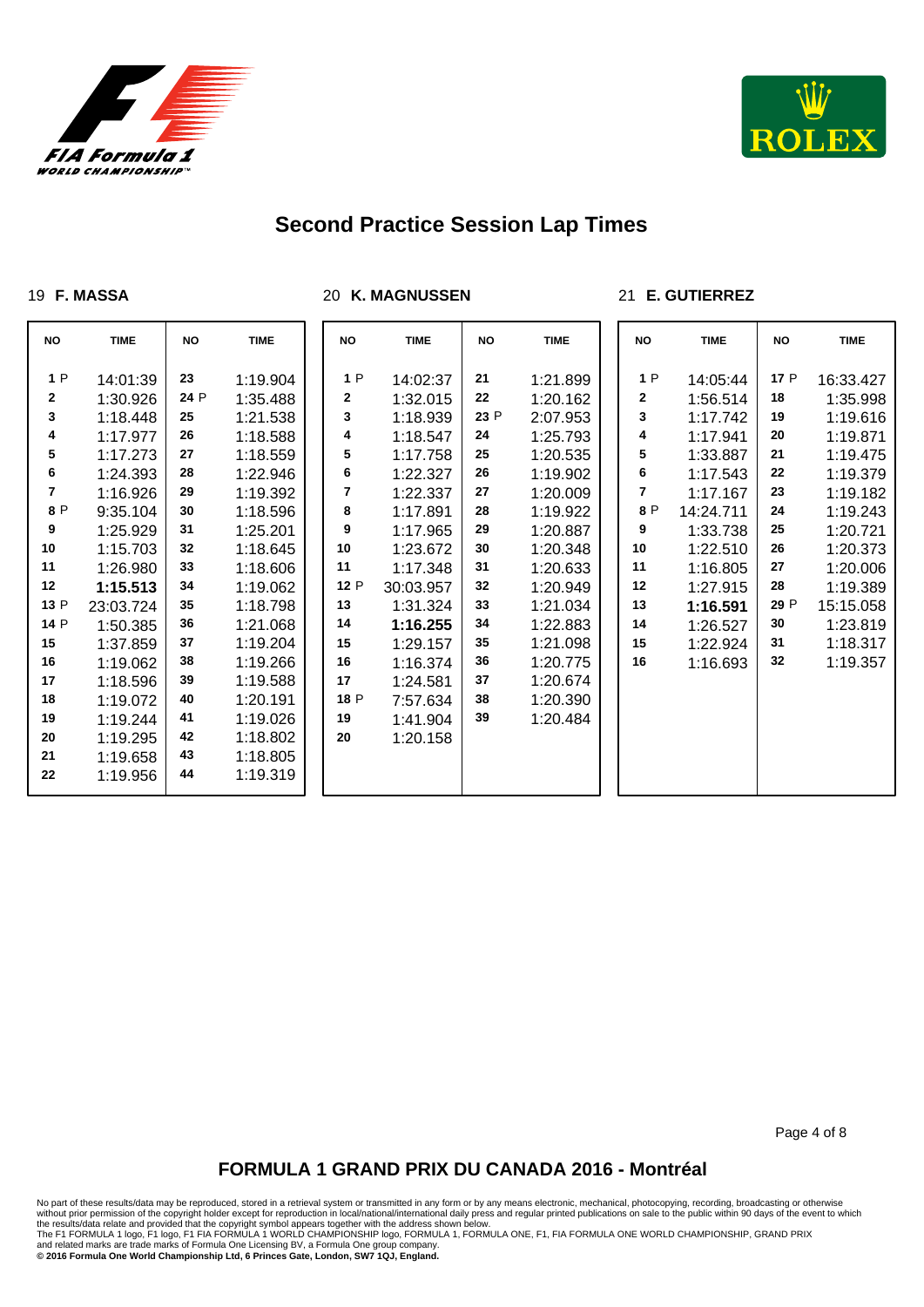



### **J. BUTTON**

**D. KVYAT**

### **N. HULKENBERG**

| <b>NO</b> | <b>TIME</b> | <b>NO</b> | <b>TIME</b> | <b>NO</b> | <b>TIME</b> | <b>NO</b> | <b>TIME</b> | <b>NO</b> | <b>TIME</b> | <b>NO</b> | <b>TIME</b> |
|-----------|-------------|-----------|-------------|-----------|-------------|-----------|-------------|-----------|-------------|-----------|-------------|
| 1P        | 14:23:28    | 19        | 1:19.586    | 1P        | 14:03:48    | 22        | 1:23.421    | 1P        | 14:03:29    | 26        | 1:20.505    |
| 2P        | 6:29.501    | 20        | 1:19.120    | 2         | 1:32.357    | 23        | 1:19.005    | 2         | 1:25.373    | 27        | 1:20.062    |
| 3         | 1:25.580    | 21        | 1:19.276    | 3         | 1:16.801    | 24        | 1:18.942    | 3         | 1:16.533    | 28        | 1:20.321    |
| 4         | 1:24.854    | 22        | 1:22.598    | 4         | 1:26.754    | 25        | 1:19.484    | 4         | 1:33.997    | 29        | 1:20.445    |
| 5         | 1:16.081    | 23        | 1:19.894    | 5         | 1:16.287    | 26        | 1:18.702    | 5         | 1:18.816    | 30        | 1:21.024    |
| 6         | 1:28.848    | 24        | 1:20.931    | 6         | 1:31.863    | 27        | 1:18.771    | 6         | 1:27.364    | 31 P      | 1:39.920    |
| 7         | 1:15.612    | 25 P      | 1:40.046    | 7         | 1:16.417    | 28        | 1:18.847    | 7         | 1:15.944    | 32        | 1:23.785    |
| 8         | 1:25.385    | 26        | 1:25.386    | 8 P       | 14:18.535   | 29        | 1:18.588    | 8 P       | 1:44.925    | 33        | 1:20.607    |
| 9         | 1:15.758    | 27        | 1:19.225    | 9         | 1:28.333    | 30        | 1:19.804    | 9 P       | 11:05.569   | 34        | 1:20.523    |
| 10P       | 5:30.807    | 28        | 1:19.145    | 10        | 1:15.936    | 31        | 1:20.554    | 10        | 1:27.769    | 35        | 1:20.087    |
| 11        | 1:24.583    | 29        | 1:20.775    | 11        | 1:28.068    | 32        | 1:18.723    | 11        | 1:22.723    | 36        | 1:19.580    |
| 12        | 1:21.676    | 30        | 1:20.010    | 12        | 1:15.559    | 33        | 1:18.999    | 12        | 1:15.416    | 37        | 1:19.356    |
| 13        | 1:15.272    | 31        | 1:20.209    | 13        | 1:30.135    | 34        | 1:18.873    | 13        | 1:27.928    | 38        | 1:19.476    |
| 14        | 1:29.117    | 32        | 1:20.115    | 14 P      | 13:04.314   | 35        | 1:20.030    | 14        | 1:15.321    | 39        | 1:19.578    |
| 15        | 1:15.213    | 33        | 1:20.516    | 15        | 1:37.598    | 36        | 1:18.500    | 15 P      | 12:25.405   | 40        | 1:20.018    |
| 16 P      | 8:34.276    | 34        | 1:20.160    | 16        | 1:19.401    | 37        | 1:18.699    | 16        | 1:41.205    | 41        | 1:20.489    |
| 17 P      | 1:52.992    | 35        | 1:21.818    | 17        | 1:19.818    | 38        | 1:18.786    | 17        | 1:18.716    | 42        | 1:20.490    |
| 18        | 1:34.973    |           |             | 18        | 1:20.305    | 39        | 1:18.643    | 18        | 1:19.413    | 43        | 1:19.616    |
|           |             |           |             | 19        | 1:20.675    | 40        | 1:19.015    | 19        | 1:19.222    | 44        | 1:19.262    |
|           |             |           |             | 20        | 1:25.041    | 41        | 1:26.177    | 20        | 1:19.747    | 45        | 1:19.128    |
|           |             |           |             | 21 P      | 1:41.621    | 42        | 1:19.340    | 21        | 1:20.038    | 46        | 1:19.453    |
|           |             |           |             |           |             |           |             | 22        | 1:20.688    | 47        | 1:19.035    |
|           |             |           |             |           |             |           |             | 23        | 1:21.056    | 48        | 1:22.350    |
|           |             |           |             |           |             |           |             | 24        | 1:21.937    | 49        | 1:19.054    |
|           |             |           |             |           |             |           |             | 25        | 1:21.076    | 50        | 1:18.914    |

Page 5 of 8

## **FORMULA 1 GRAND PRIX DU CANADA 2016 - Montréal**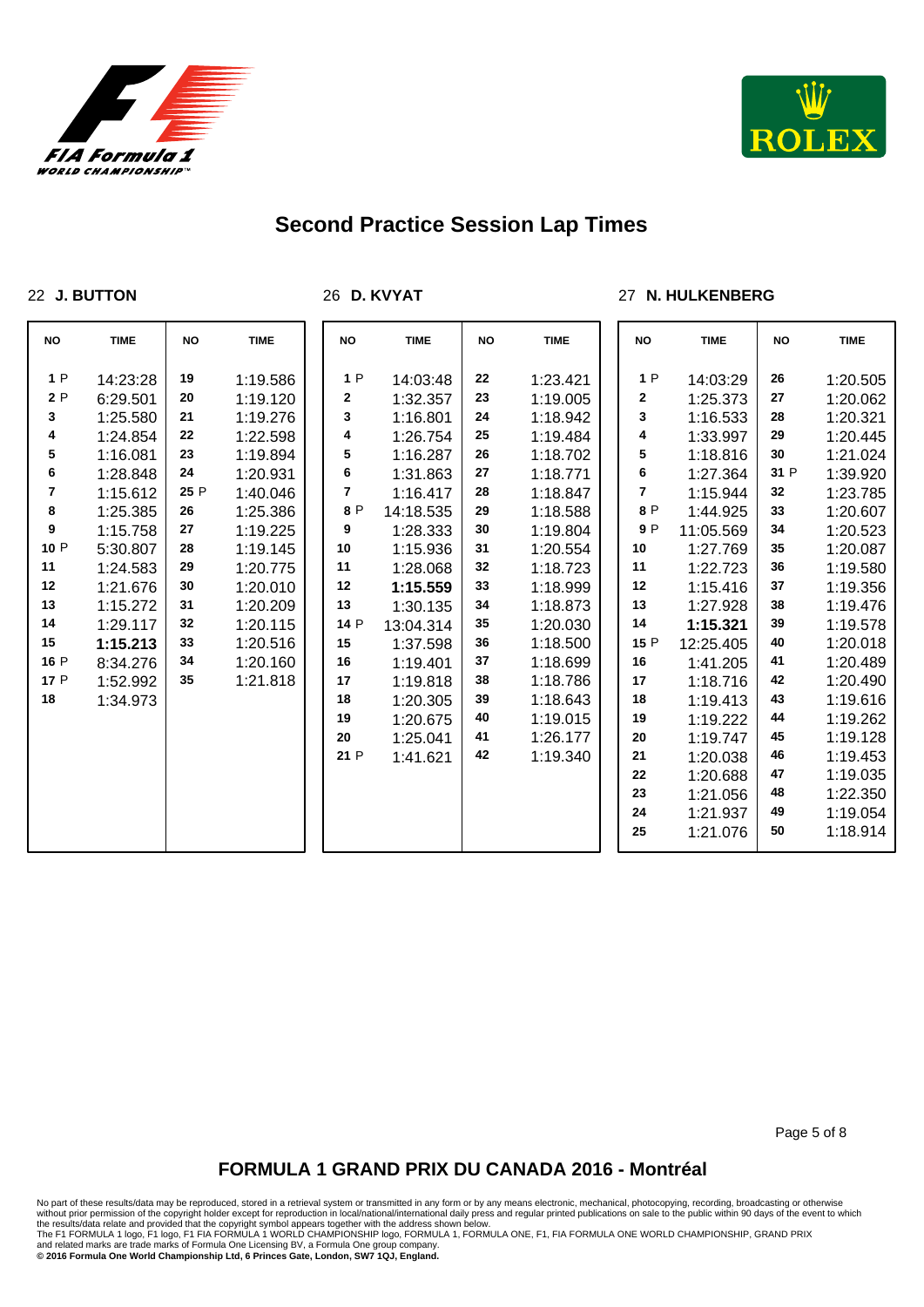



#### **J. PALMER**

**M. VERSTAPPEN**

#### **L. HAMILTON**

| <b>NO</b>      | <b>TIME</b> | <b>NO</b> | <b>TIME</b> | <b>NO</b>      | <b>TIME</b> | <b>NO</b> | <b>TIME</b> | <b>NO</b>      | <b>TIME</b> | <b>NO</b> | <b>TIME</b> |
|----------------|-------------|-----------|-------------|----------------|-------------|-----------|-------------|----------------|-------------|-----------|-------------|
|                |             |           |             |                |             |           |             |                |             |           |             |
| 1P             | 14:03:26    | 25        | 1:20.941    | 1P             | 14:07:52    | 16 P      | 21:31.288   | 1P             | 14:01:22    | 23        | 1:17.864    |
| 2              | 1:44.634    | 26        | 1:22.262    | 2              | 1:32.154    | 17        | 1:48.308    | 2              | 2:04.815    | 24        | 1:17.826    |
| 3              | 1:19.167    | 27        | 1:21.265    | 3              | 1:33.914    | 18        | 1:18.773    | 3              | 1:17.564    | 25        | 1:17.880    |
| 4              | 1:18.635    | 28        | 1:21.391    | 4              | 1:15.920    | 19        | 1:19.768    | 4 P            | 5:35.629    | 26        | 1:22.338    |
| 5              | 1:22.076    | 29        | 1:21.384    | 5              | 1:26.384    | 20        | 1:19.069    | 5              | 1:26.275    | 27        | 1:22.629    |
| 6              | 1:26.450    | 30        | 1:21.277    | 6              | 1:15.442    | 21        | 1:22.195    | 6              | 1:19.481    | 28        | 1:19.002    |
| $\overline{7}$ | 1:18.018    | 31        | 1:22.310    | $\overline{7}$ | 1:25.309    | 22        | 1:19.671    | $\overline{7}$ | 1:18.358    | 29        | 1:19.037    |
| 8              | 1:19.378    | 32        | 1:21.869    | 8              | 1:15.259    | 23        | 1:19.756    | 8              | 1:22.366    | 30        | 1:18.820    |
| 9              | 1:19.960    | 33        | 1:21.661    | 9P             | 14:27.262   | 24        | 1:20.285    | 9              | 1:15.343    | 31        | 1:24.109    |
| 10             | 1:22.489    | 34        | 1:21.308    | 10             | 1:30.696    | 25        | 1:20.415    | 10             | 1:33.307    | 32        | 1:18.779    |
| 11             | 1:17.844    | 35        | 1:21.071    | 11             | 1:24.316    | 26        | 1:20.091    | 11             | 1:14.941    | 33        | 1:18.725    |
| 12 P           | 13:10.817   | 36        | 1:20.666    | 12             | 1:15.297    | 27 P      | 1:37.306    | 12 P           | 9:46.927    | 34        | 1:18.905    |
| 13             | 1:28.890    | 37        | 1:20.750    | 13             | 1:26.033    | 28        | 1:21.509    | 13             | 1:25.928    | 35 P      | 7:25.754    |
| 14             | 1:17.435    | 38        | 1:21.151    | 14             | 1:15.156    | 29        | 1:18.966    | 14             | 1:14.212    | 36        | 2:01.676    |
| 15             | 1:28.108    | 39        | 1:22.794    | 15             | 1:26.590    |           |             | 15             | 1:29.852    | 37        | 1:18.017    |
| 16             | 1:25.192    | 40        | 1:21.104    |                |             |           |             | 16             | 1:26.216    | 38        | 1:20.854    |
| 17             | 1:17.001    | 41        | 1:21.637    |                |             |           |             | 17             | 1:25.336    | 39        | 1:21.242    |
| 18 P           | 11:54.869   | 42        | 1:22.080    |                |             |           |             | 18             | 1:19.761    | 40        | 1:17.714    |
| 19             | 1:38.079    | 43        | 1:21.318    |                |             |           |             | 19             | 1:26.159    | 41        | 1:20.555    |
| 20             | 1:20.643    | 44        | 1:26.562    |                |             |           |             | 20 P           | 12:21.919   | 42        | 1:18.274    |
| 21             | 1:20.227    | 45        | 1:21.102    |                |             |           |             | 21 P           | 1:48.143    | 43        | 1:18.202    |
| 22             | 1:20.136    | 46        | 1:21.210    |                |             |           |             | 22             | 2:02.873    |           |             |
| 23             | 1:20.576    | 47        | 1:20.807    |                |             |           |             |                |             |           |             |
| 24             | 1:20.021    | 48        | 1:20.962    |                |             |           |             |                |             |           |             |
|                |             |           |             |                |             |           |             |                |             |           |             |

Page 6 of 8

## **FORMULA 1 GRAND PRIX DU CANADA 2016 - Montréal**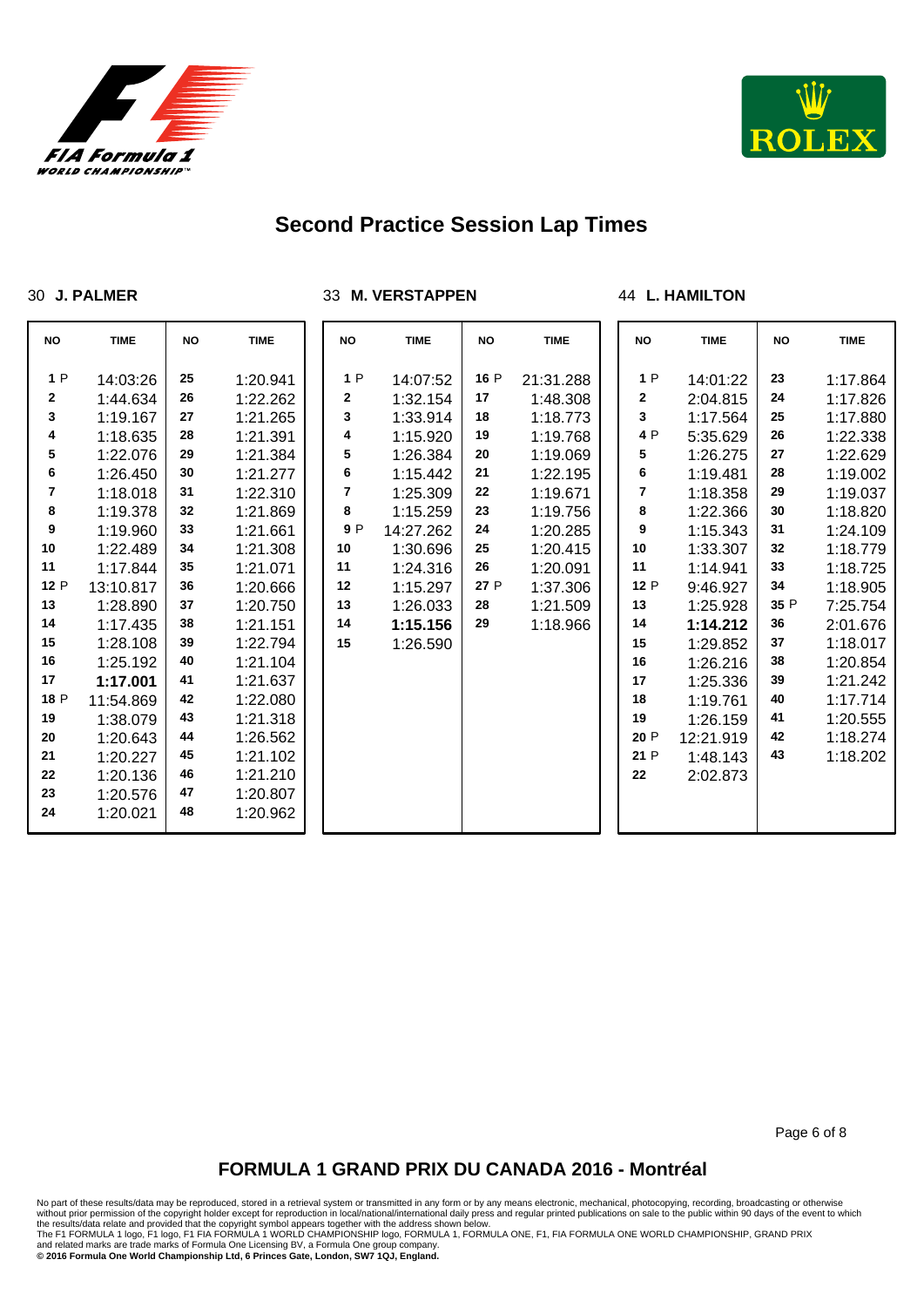



### **C. SAINZ**

**V. BOTTAS**

### **R. HARYANTO**

| <b>NO</b> | <b>TIME</b> | <b>NO</b> | <b>TIME</b> |    | <b>NO</b> | <b>TIME</b> | <b>NO</b> | <b>TIME</b> | <b>NO</b>      | <b>TIME</b> | <b>NO</b> | <b>TIME</b> |
|-----------|-------------|-----------|-------------|----|-----------|-------------|-----------|-------------|----------------|-------------|-----------|-------------|
| 1P        | 14:05:36    | 22        | 1:20.024    |    | 1P        | 14:01:28    | 24        | 1:20.312    | 1P             | 14:00:40    | 26        | 1:22.785    |
| 2         | 1:30.349    | 23        | 1:20.219    |    | 2         | 1:28.977    | 25        | 1:21.712    | 2              | 1:33.114    | 27        | 1:22.655    |
| 3         | 1:17.058    | 24        | 1:20.387    |    | 3P        | 1:55.622    | 26        | 1:20.410    | 3              | 1:25.136    | 28        | 1:22.617    |
| 4         | 1:28.895    | 25        | 1:20.395    |    | 4         | 1:29.188    | 27        | 1:21.115    | 4              | 1:25.679    | 29        | 1:24.245    |
| 5         | 1:16.205    | 26        | 1:20.644    |    | 5         | 1:17.261    | 28        | 1:19.975    | 5              | 1:19.054    | 30        | 1:23.236    |
| 6         | 1:32.379    | 27        | 1:20.453    |    | 6         | 1:26.690    | 29        | 1:19.475    | 6              | 1:27.938    | 31        | 1:24.851    |
| 7         | 1:20.859    | 28        | 1:20.172    |    | 7         | 1:21.803    | 30        | 1:20.229    | $\overline{7}$ | 1:19.774    | 32        | 1:25.571    |
| 8         | 1:23.901    | 29        | 1:22.891    |    | 8         | 1:16.538    | 31 P      | 1:35.655    | 8 P            | 10:19.073   | 33        | 1:23.765    |
| 9         | 1:16.000    | 30        | 1:20.152    |    | 9         | 1:27.050    | 32        | 1:20.863    | 9              | 1:29.377    | 34        | 1:23.463    |
| 10 P      | 12:05.428   | 31        | 1:20.365    | 10 |           | 1:16.125    | 33        | 1:21.026    | 10             | 1:17.845    | 35 P      | 1:43.015    |
| 11        | 1:30.070    | 32 P      | 1:36.718    |    | 11 P      | 7:21.579    | 34        | 1:19.555    | 11             | 1:24.824    | 36        | 1:42.891    |
| 12        | 1:15.410    | 33        | 1:21.906    | 12 |           | 1:26.582    | 35        | 1:19.035    | 12             | 1:17.468    | 37        | 1:23.529    |
| 13        | 1:37.919    | 34        | 1:18.301    | 13 |           | 1:15.213    | 36        | 1:19.085    | 13             | 1:28.072    | 38        | 1:21.463    |
| 14        | 1:26.496    | 35        | 1:18.915    | 14 |           | 1:25.967    | 37        | 1:19.626    | 14             | 1:17.423    | 39        | 1:21.745    |
| 15        | 1:21.820    | 36        | 1:18.436    | 15 |           | 1:18.237    | 38        | 1:19.473    | 15 P           | 15:13.476   | 40        | 1:20.822    |
| 16 P      | 9:19.593    | 37        | 1:19.815    |    | 16 P      | 20:52.834   | 39        | 1:19.948    | 16             | 1:47.786    | 41        | 1:22.928    |
| 17 P      | 1:58.722    | 38        | 1:18.711    |    | 17 P      | 1:46.555    | 40        | 1:19.643    | 17             | 1:21.508    | 42        | 1:20.916    |
| 18        | 1:43.922    | 39        | 1:18.661    | 18 |           | 1:40.343    | 41        | 1:19.642    | 18             | 1:21.798    | 43        | 1:20.993    |
| 19        | 1:18.671    | 40        | 1:18.927    | 19 |           | 1:18.936    | 42        | 1:19.619    | 19             | 1:20.510    | 44        | 1:20.976    |
| 20        | 1:19.214    | 41        | 1:18.659    | 20 |           | 1:18.757    | 43        | 1:19.332    | 20             | 1:21.516    | 45        | 1:20.443    |
| 21        | 1:19.879    | 42        | 1:18.356    | 21 |           | 1:18.720    | 44        | 1:19.842    | 21             | 1:22.751    | 46        | 1:20.578    |
|           |             |           |             | 22 |           | 1:18.889    | 45        | 1:19.282    | 22             | 1:23.635    | 47        | 1:20.156    |
|           |             |           |             | 23 |           | 1:19.154    | 46 P      | 1:34.289    | 23             | 1:25.026    | 48        | 1:20.219    |
|           |             |           |             |    |           |             |           |             | 24             | 1:25.492    | 49        | 1:20.210    |
|           |             |           |             |    |           |             |           |             | 25             | 1:22.861    |           |             |

Page 7 of 8

## **FORMULA 1 GRAND PRIX DU CANADA 2016 - Montréal**